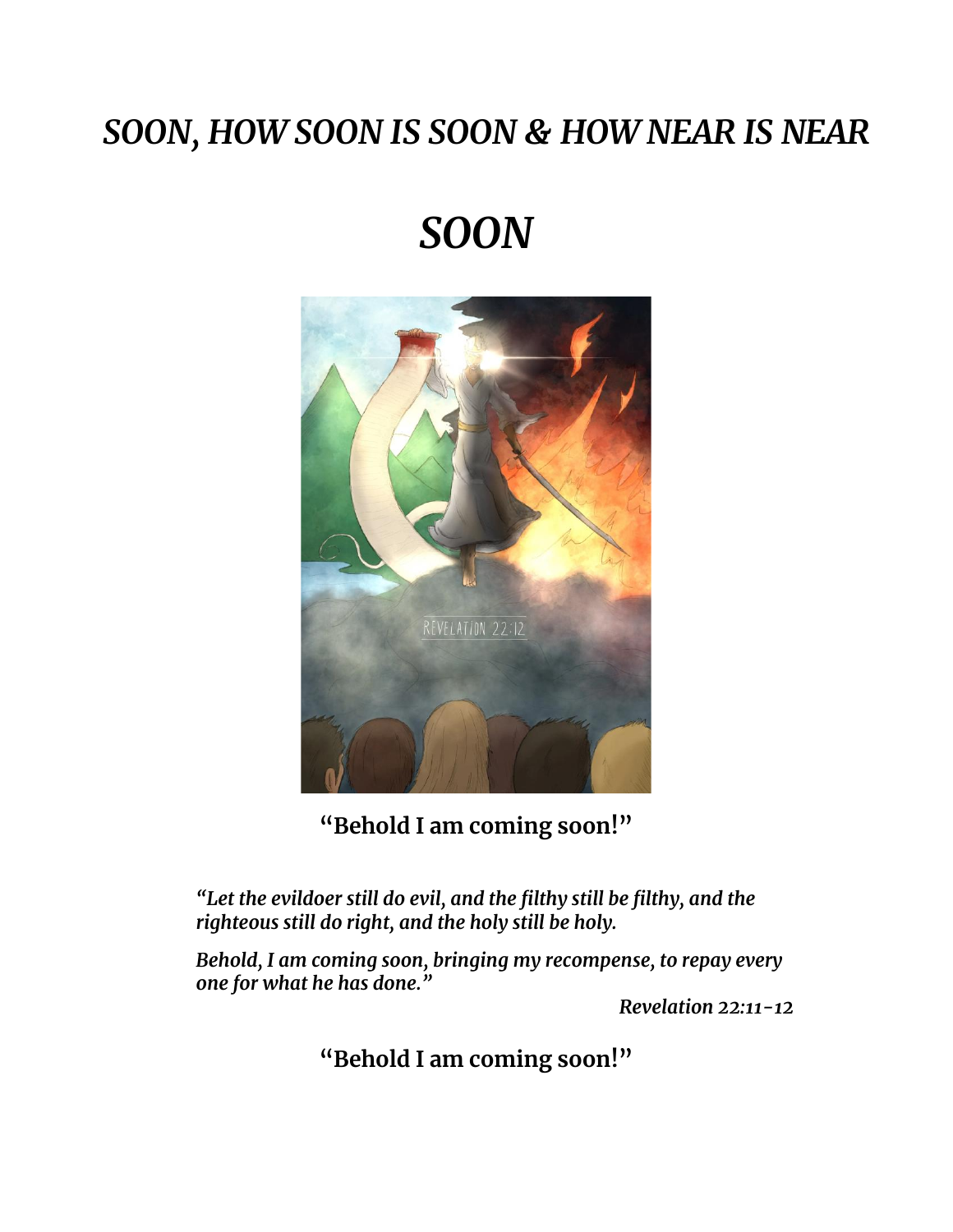20 centuries and counting. And we're still waiting.

Did the Apostle John get it wrong?

It's not as if the Lord Jesus is somewhere off in the universe, waiting for the signal to return. As Lord of heaven and earth, he *even now* fills this troubled planet with his glory.

#### **But he is coming---soon.**

*"Truly, truly, I say to you, the hour is coming, and now is, when the dead will hear the voice of the Son of God, and those who hear will live. For as the Father has life in himself, so he has granted the Son also to have life in himself, and has given him authority to execute judgment, because he is the Son of man. Do not marvel at this; for the hour is coming when all who are in the tombs will hear his voice and come forth, those who have done good, to the resurrection of life, and those who have done evil, to the resurrection of judgment."*

*John 5:25-29*

The word "soon" begins to make sense when our eyes open to the glory which is closer to us than our breath.

To those who suffer, to those who have been beaten down by our greed, lust and indifference, the Lord Jesus says,

#### **"Behold I am coming soon."**

To the scribe and Pharisee in each of us, the Master warns,

#### **"Behold I am coming soon."**

To those who "have conquered (the devil) by the blood of the Lamb and by the word of their testimony, for they loved not their lives even unto death," (Revelation 12) he says,

#### **"Behold I am coming soon."**

Whether it's midnight tonight or two centuries down the road, it's "Soon".

Time to repent of *our speculations*, and *live our lives in the present*, which is always----

----the Eleventh Hour.

*Written 2020 REB*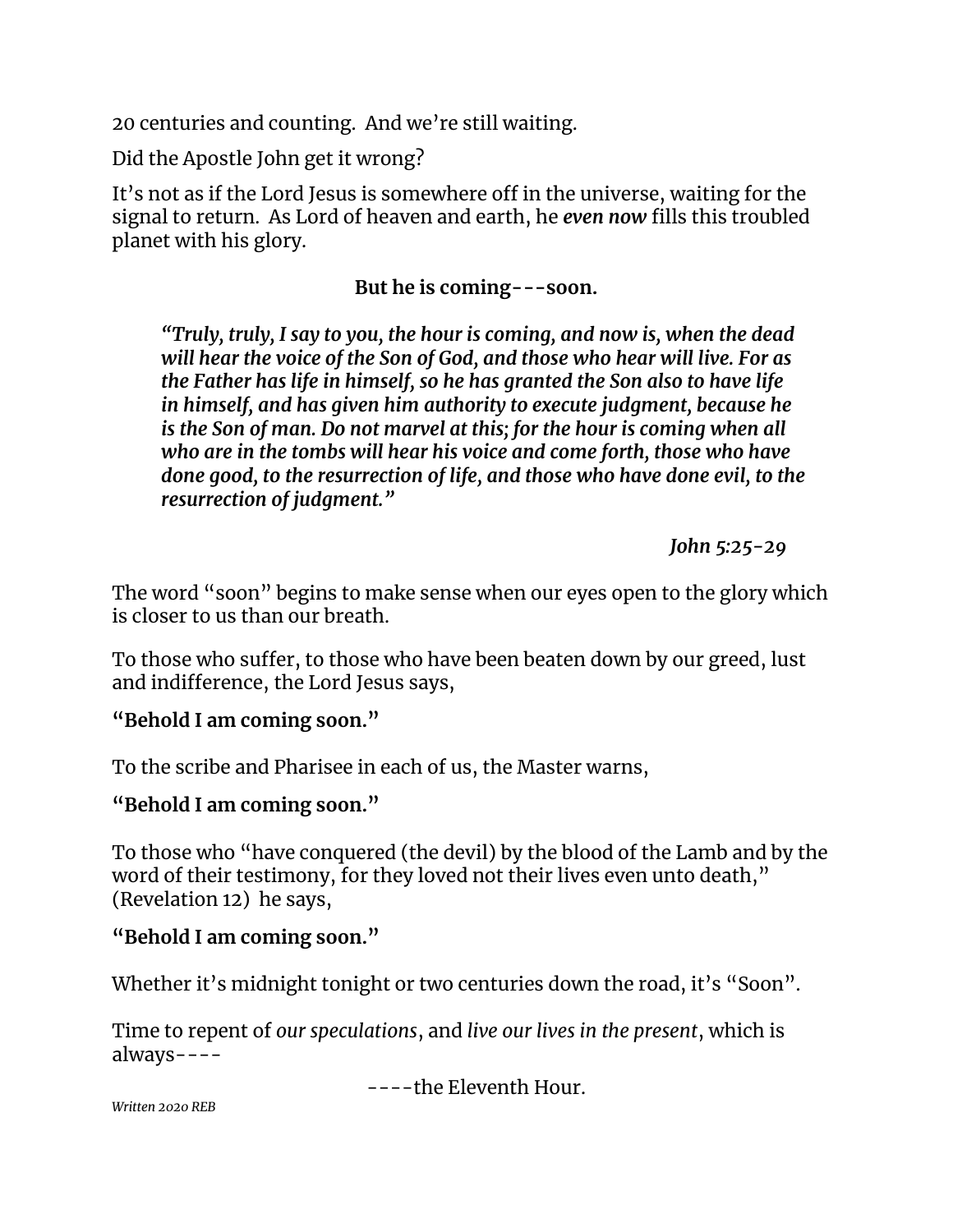## *HOW SOON IS SOON?*



*"Behold I am coming soon, bringing my recompense, to repay every one for what he has done. I am the Alpha and the Omega, the first and the last, the beginning and the end."*

*Revelation 22:12-13*

#### **Soon.**

Jesus never implied that we could relax and dabble in distractions.

He said, "Stay awake."

Which means:

### **"Abide in me."**

"Pay attention to my words to you." "Stay under my yoke." "Walk with me." "Be my witness."

> ---with your life. ---with your mouth.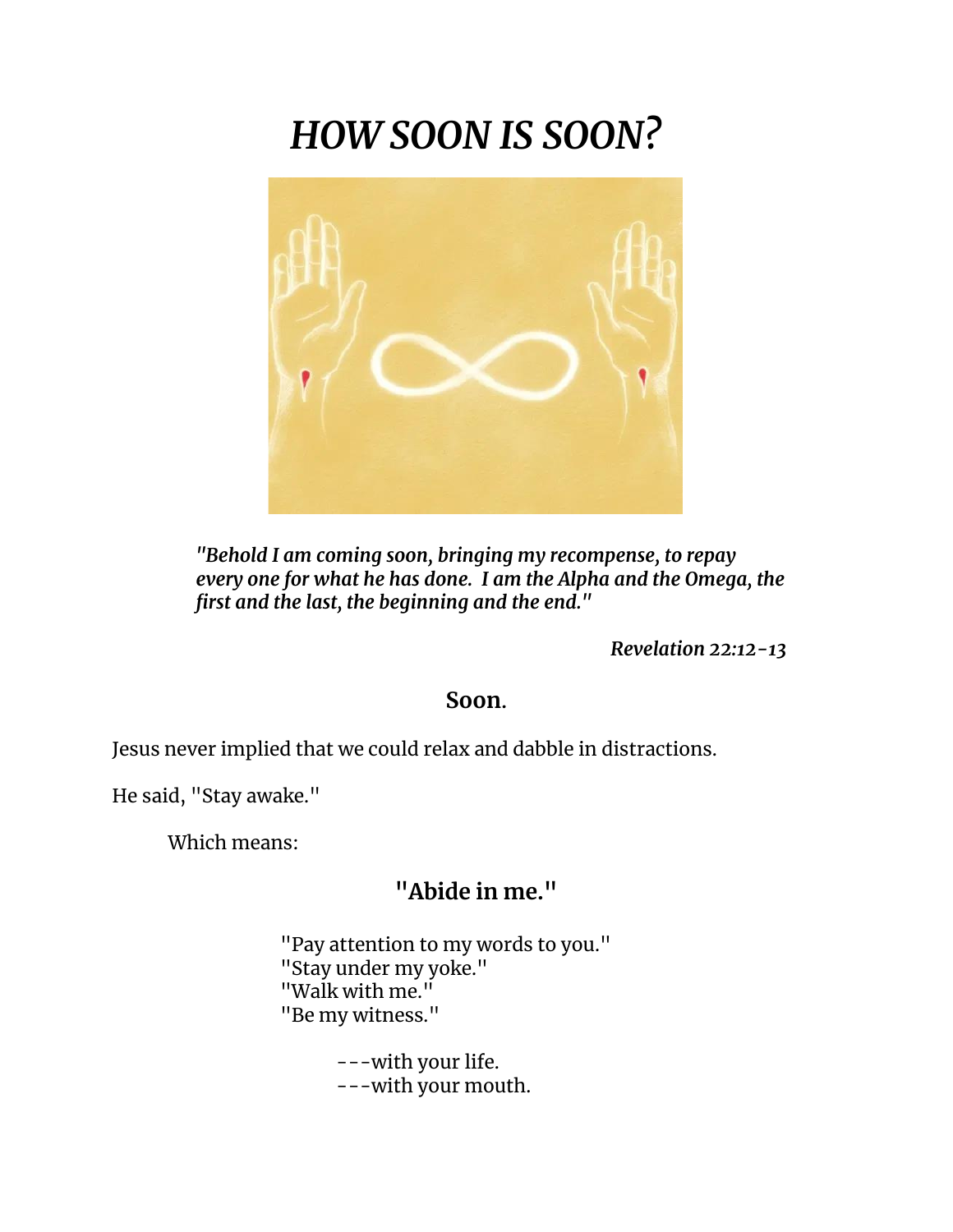Whether you live or die, he is coming.

And you will answer for what you did with the grace he poured out upon you through his shed blood.

You will account to him for the fruit you have borne by the power of his Resurrection Spirit.

Don't make the mistake of trusting…

your "experience of salvation," your certainty that you are "one of the elect," your "superior kindness."

#### **Trust only Jesus,**

enough to repent of yourself and answer his call---daily.

*Blessed are those who wash their robes, that they may have the right to the Tree of Life and that they may enter the City by the Gates.*

*Revelation 22:14*



*The Tree of Life courtesy of Kate Austin*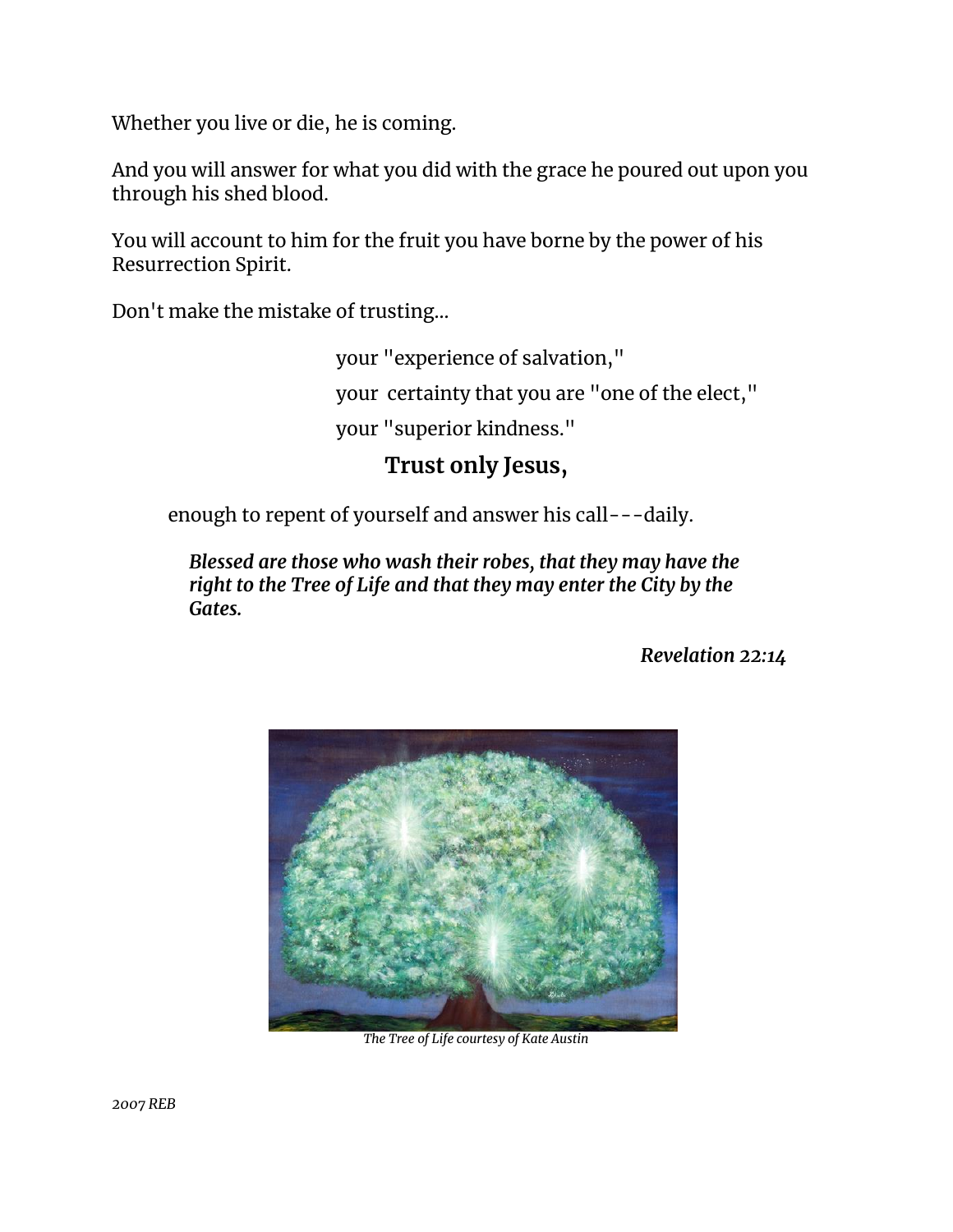### *HOW NEAR?*



*by Kate Austin*

They keep telling us that the End is near.

How near?

Only the Father knows the day and the hour,

but wherever the Spirit of God is moving on this earth with redemptive power, we are witnessing the beginning of the End.

The Spirit is the foretaste of the end.

He comforts the mourners

He heals the sick.

He redeems the lost.

He convicts the arrogant.

- He shakes the complacent.
- He warns the smug.